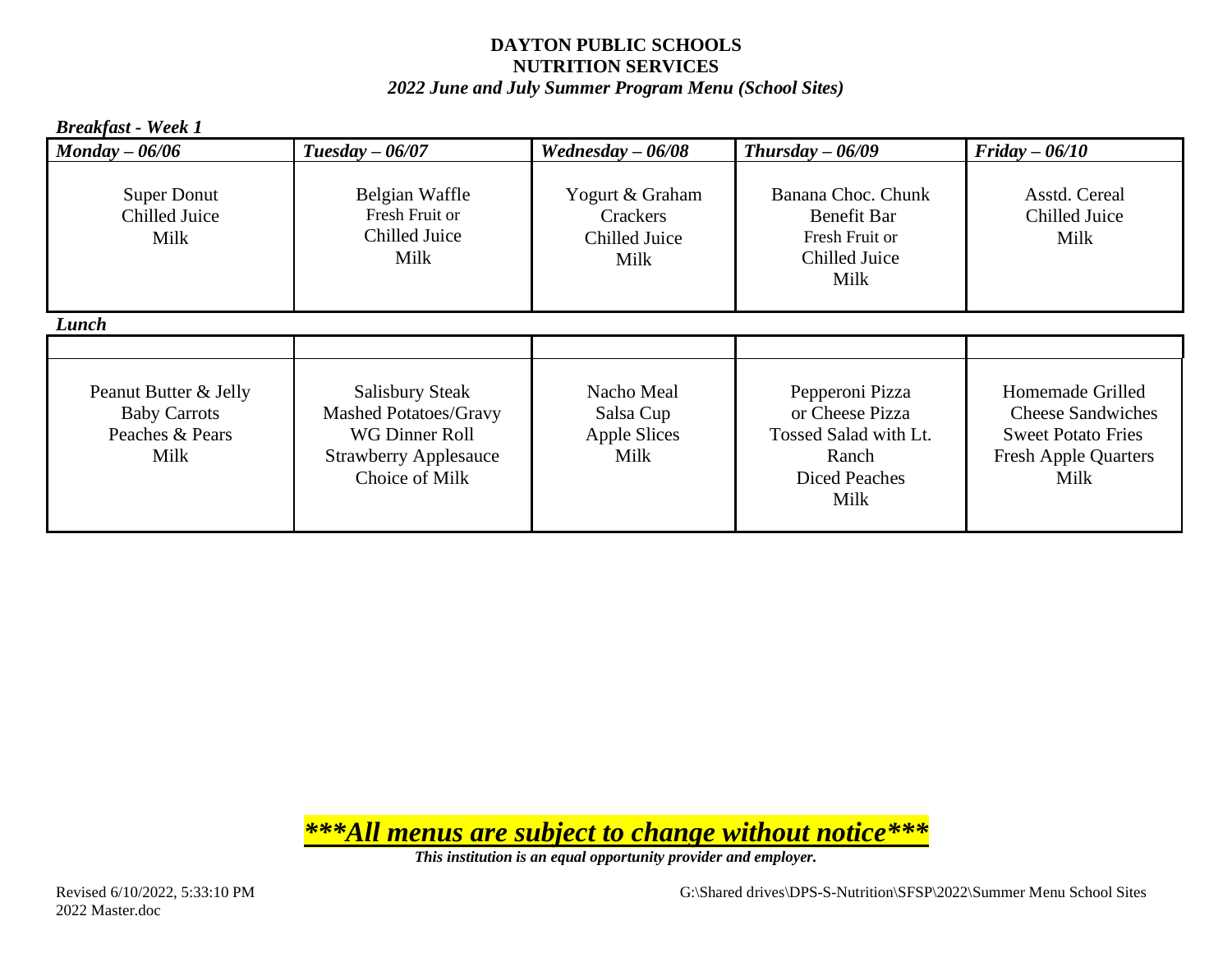#### *2022 June and July Summer Program Menu (School Sites)*

| $D$ reakjasi – week 2                               |                                                                    |                                                 |                                                               |                                       |
|-----------------------------------------------------|--------------------------------------------------------------------|-------------------------------------------------|---------------------------------------------------------------|---------------------------------------|
| $Monday - 06/13$                                    | $Tuesday - 06/14$                                                  | Wednesday $-06/15$                              | $Thus day - 06/16$                                            | $Fridav - 06/17$                      |
| <b>WG Pancakes</b><br>Chilled Juice<br>Milk<br>WkS2 | <b>Blueberry Muffin</b><br>Fresh Fruit or<br>Chilled Juice<br>Milk | <b>Assorted Cereal</b><br>Chilled Juice<br>Milk | <b>Super Donut</b><br>Fresh Fruit or<br>Chilled Juice<br>Milk | WG Pop Tarts<br>Chilled Juice<br>Milk |

*Lunch*

*Breakfast – Week 2*

| Luncn                                                                                            |                                                                   |                                                                                                  |                                                                                        |                                                                                                 |
|--------------------------------------------------------------------------------------------------|-------------------------------------------------------------------|--------------------------------------------------------------------------------------------------|----------------------------------------------------------------------------------------|-------------------------------------------------------------------------------------------------|
|                                                                                                  |                                                                   |                                                                                                  |                                                                                        |                                                                                                 |
| Pasta Primavera<br><b>Bread Stick</b><br><b>Steamed Broccoli</b><br><b>Diced Peaches</b><br>Milk | <b>Walking Tacos</b><br>Corn<br>Apple Juice<br>Milk<br>Taco Sauce | <b>Chicken Nuggets</b><br>Dinner Roll<br><b>Baby Carrots</b><br><b>Watermelon Wedges</b><br>Milk | Pizza Munchable<br>with Marinara Cup<br><b>Baby Carrots with Lite</b><br>Ranch<br>Milk | All Beef Hot Dog on Bun<br><b>French Fries</b><br><b>Fresh Orange Wedges</b><br>Milk<br>Ketchup |

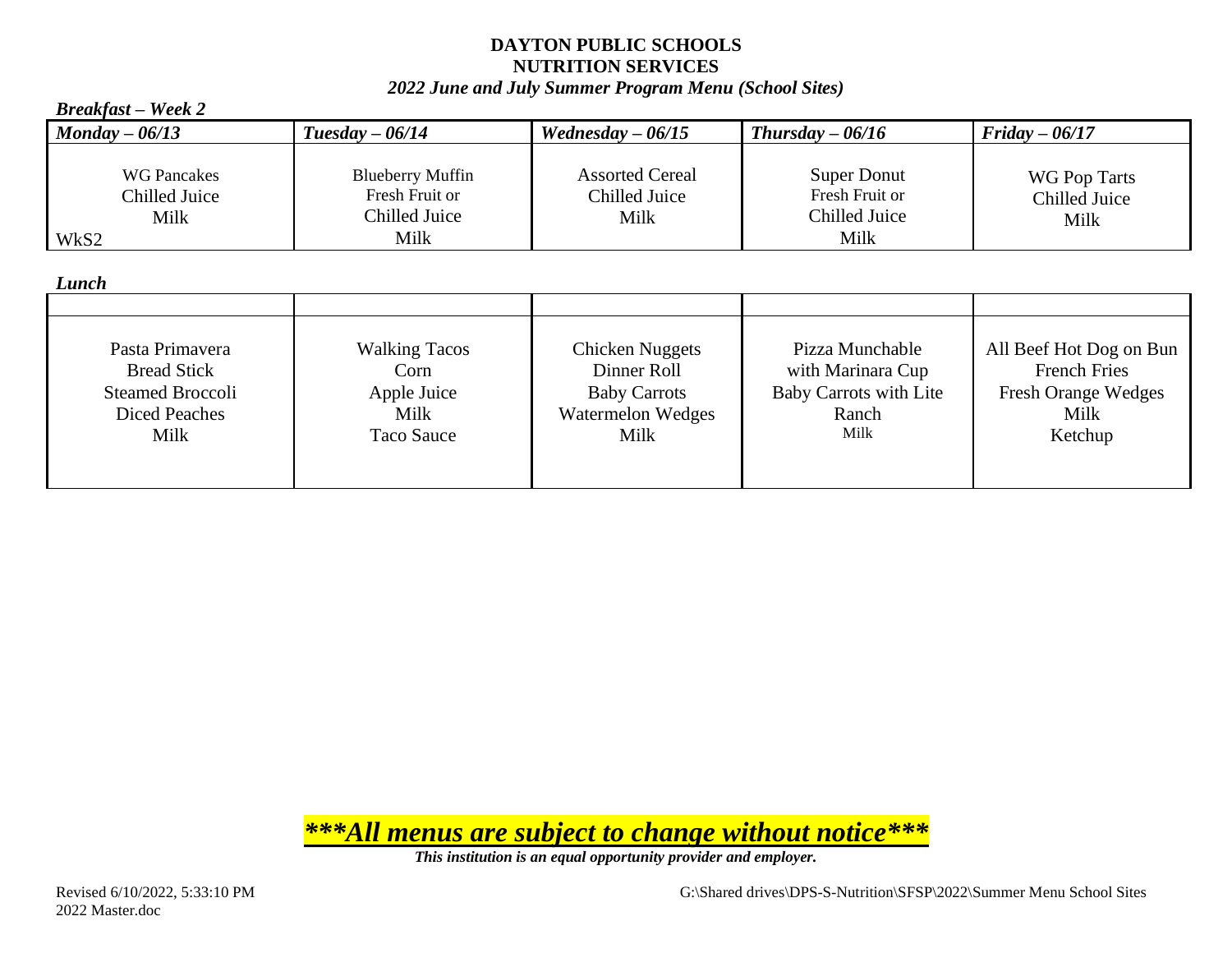#### *2022 June and July Summer Program Menu (School Sites)*

#### *Breakfast – Week 3*

| $\boldsymbol{M}$ onday $-\boldsymbol{06/20}$ | $Tuesday - 06/21$                                                  | Wednesday $-06/22$                    | $Thursday - 06/23$                                     | Friday $-06/24$                                                          |
|----------------------------------------------|--------------------------------------------------------------------|---------------------------------------|--------------------------------------------------------|--------------------------------------------------------------------------|
| Holiday-District Closed                      | <b>Assorted Cereals</b><br>Fresh Fruit or<br>Chilled Juice<br>Milk | Banana Bread<br>Chilled Juice<br>Milk | Super Donut<br>Fresh Fruit or<br>Chilled Juice<br>Milk | <b>Cinnamon Toast Crunch</b><br>Soft Cereal Bar<br>Chilled Juice<br>Milk |

*Lunch*

| <i>Livit</i> vit        |                                                     |                                                                                                    |                                                                                                    |                                                                    |
|-------------------------|-----------------------------------------------------|----------------------------------------------------------------------------------------------------|----------------------------------------------------------------------------------------------------|--------------------------------------------------------------------|
|                         |                                                     |                                                                                                    |                                                                                                    |                                                                    |
| Holiday-District Closed | Tachos<br>Corn<br>Apple Juice<br>Milk<br>Taco Sauce | Coldcut Sandwich on a<br>WG Bun<br><b>Broccoli</b><br>Pineapple Tidbits<br>Milk<br>Miracle Whip or | Pepperoni Pizza<br>or Cheese Pizza<br>Tossed Salad with Lt.<br>Ranch<br><b>Diced Pears</b><br>Milk | Baja Fish Sticks<br>Dinner Roll<br>Coleslaw<br>Fruit Juice<br>Milk |
|                         |                                                     | Mustard                                                                                            |                                                                                                    |                                                                    |

*`*

*Breakfast - Week 1*

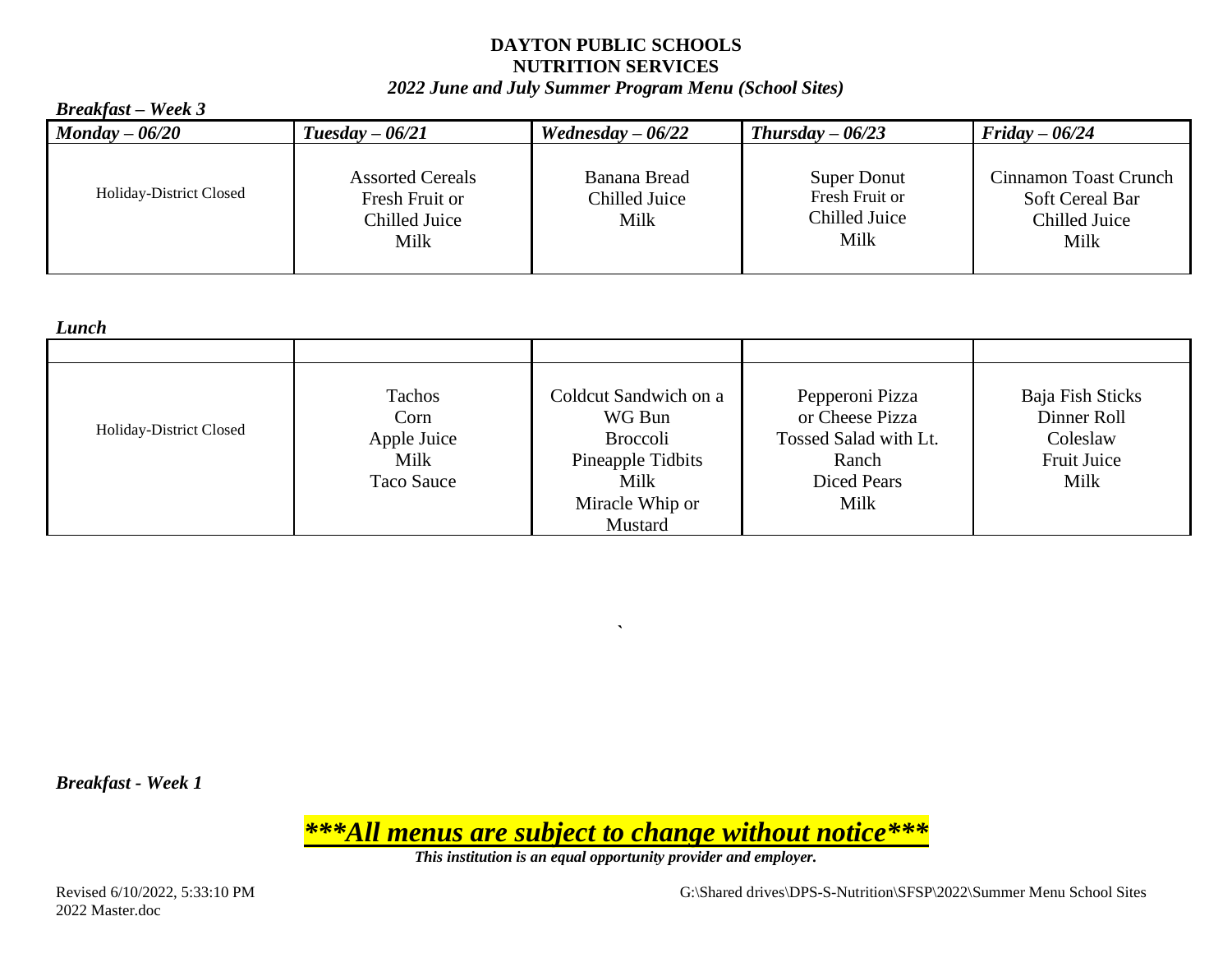|                                                                                                                            |                                                                         | zozz June and July Summer Trogram Menu (School Sues) |                                                                                                      |                                                                                                                  |
|----------------------------------------------------------------------------------------------------------------------------|-------------------------------------------------------------------------|------------------------------------------------------|------------------------------------------------------------------------------------------------------|------------------------------------------------------------------------------------------------------------------|
| $\textit{Monday} - 06/27$                                                                                                  | Tuesday $-06/28$                                                        | Wednesday $-06/29$                                   | Thursday $-06/30$                                                                                    | $Friday - 07/01$                                                                                                 |
| <b>Super Donut</b><br>Chilled Juice<br>Milk                                                                                | Belgian Waffle<br>Fresh Fruit or<br>Chilled Juice<br>Milk               | Yogurt & Graham<br>Crackers<br>Chilled Juice<br>Milk | Banana Choc. Chunk<br>Benefit Bar<br>Fresh Fruit or<br>Chilled Juice<br>Milk                         | Asstd. Cereal<br>Chilled Juice<br>Milk                                                                           |
| Lunch                                                                                                                      |                                                                         |                                                      |                                                                                                      |                                                                                                                  |
|                                                                                                                            |                                                                         |                                                      |                                                                                                      |                                                                                                                  |
| <b>Salisbury Steak</b><br><b>Mashed Potatoes/Gravy</b><br>WG Dinner Roll<br><b>Strawberry Applesauce</b><br>Choice of Milk | Peanut Butter & Jelly<br><b>Baby Carrots</b><br>Peaches & Pears<br>Milk | Nacho Meal<br>Salsa Cup<br>Apple Slices<br>Milk      | Pepperoni Pizza<br>or Cheese Pizza<br>Tossed Salad with Lt.<br>Ranch<br><b>Diced Peaches</b><br>Milk | Homemade Grilled<br><b>Cheese Sandwiches</b><br><b>Sweet Potato Fries</b><br><b>Fresh Apple Quarters</b><br>Milk |

*2022 June and July Summer Program Menu (School Sites)*

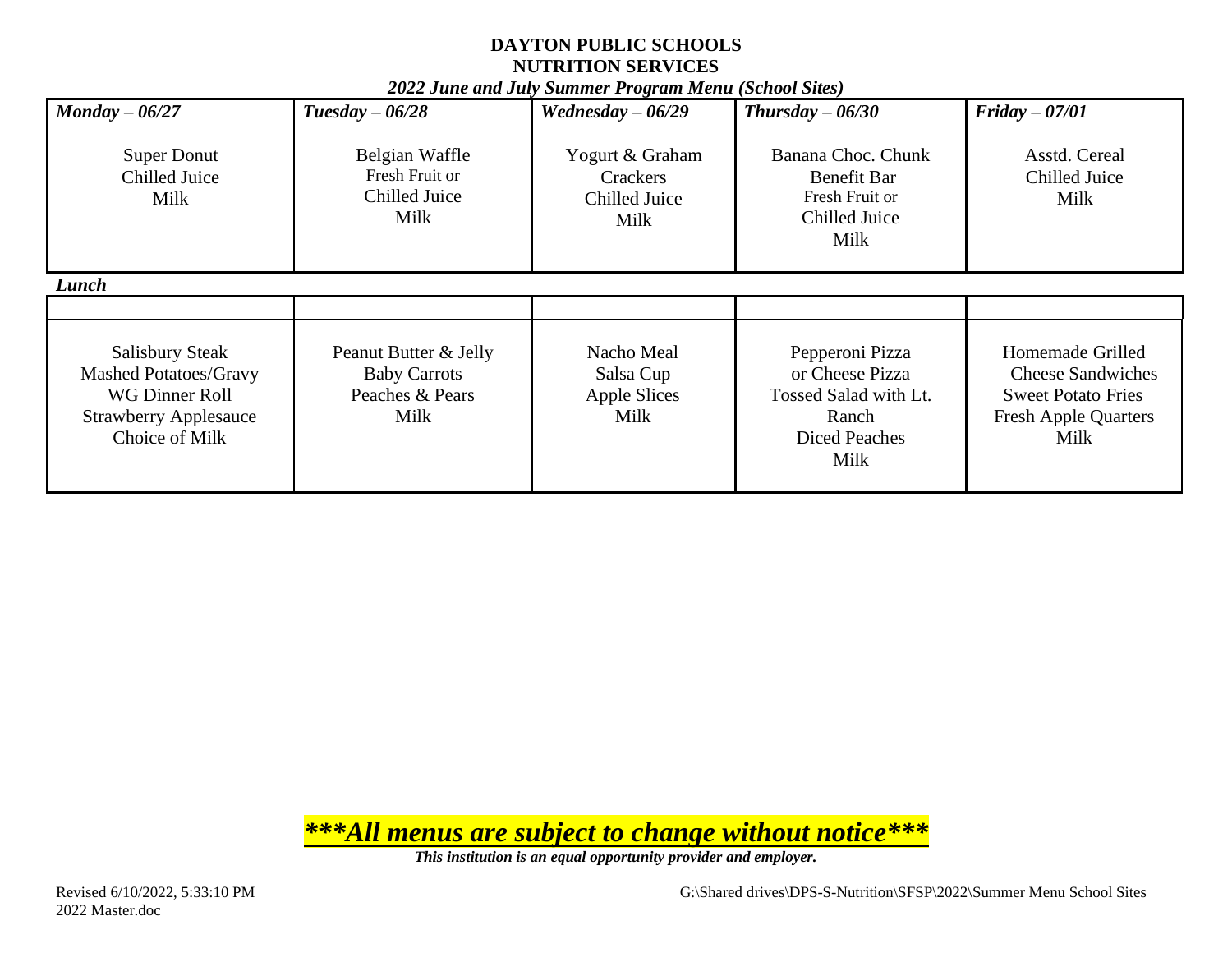#### *2022 June and July Summer Program Menu (School Sites)*

#### *Breakfast – Week 2 Monday – 07/04 Tuesday – 07/05 Wednesday – 07/06 Thursday – 07/07 Friday – 07/08* Holiday-District Closed Blueberry Muffin Fresh Fruit or Chilled Juice Milk Assorted Cereal Chilled Juice Milk Super Donut Fresh Fruit or Chilled Juice Milk WG Pop Tarts Chilled Juice Milk

#### *Lunch*

| Lunch                   |                                                                   |                                                                                           |                                                                                 |                                                                                                 |
|-------------------------|-------------------------------------------------------------------|-------------------------------------------------------------------------------------------|---------------------------------------------------------------------------------|-------------------------------------------------------------------------------------------------|
|                         |                                                                   |                                                                                           |                                                                                 |                                                                                                 |
| Holiday-District Closed | <b>Walking Tacos</b><br>Corn<br>Apple Juice<br>Milk<br>Taco Sauce | <b>Chicken Nuggets</b><br>Dinner Roll<br><b>Baby Carrots</b><br>Watermelon Wedges<br>Milk | Pizza Munchable<br>with Marinara Cup<br>Baby Carrots with Lite<br>Ranch<br>Milk | All Beef Hot Dog on Bun<br><b>French Fries</b><br><b>Fresh Orange Wedges</b><br>Milk<br>Ketchup |

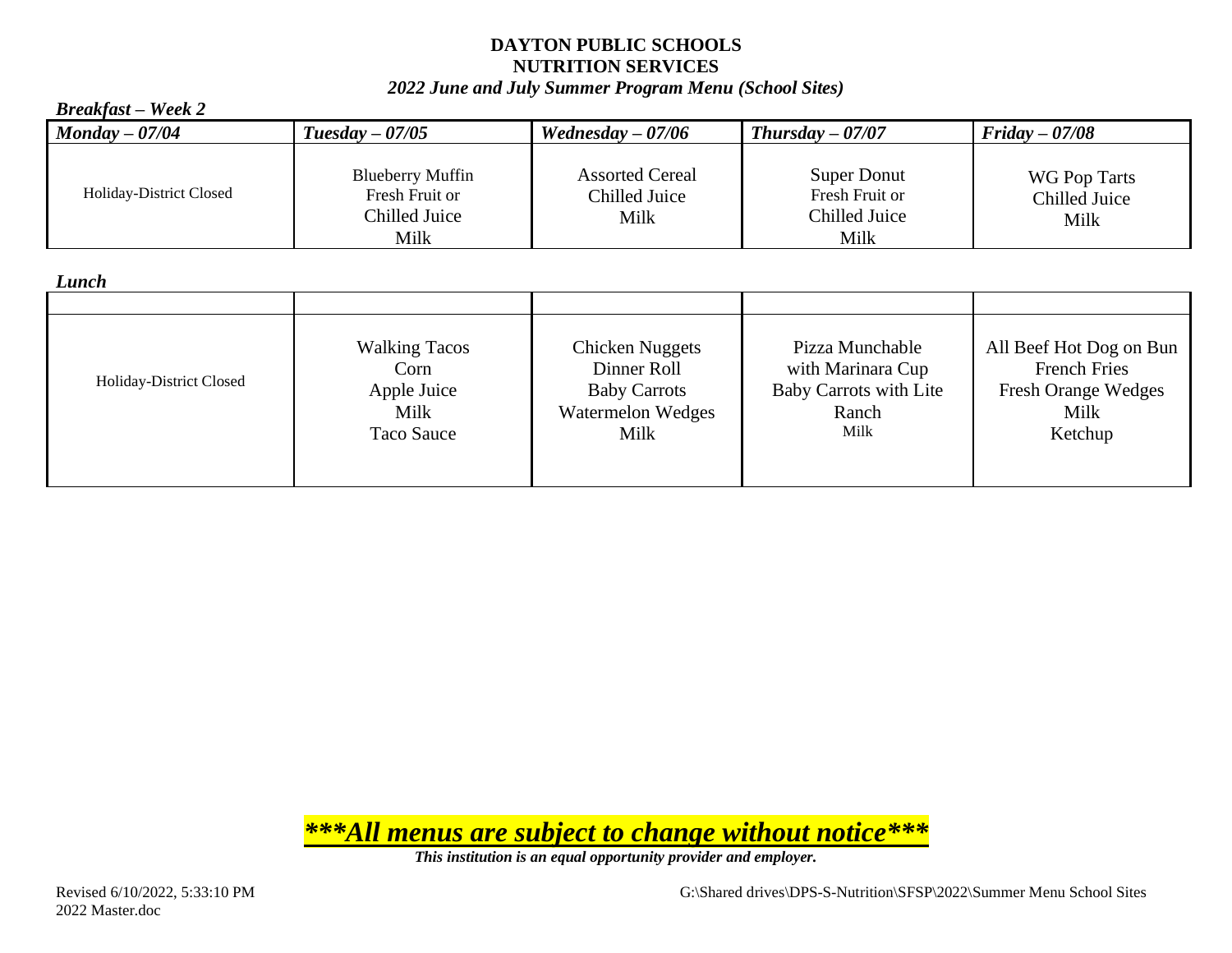#### *2022 June and July Summer Program Menu (School Sites)*

| <b>Breakfast</b> – Week 3                          |                                                                    |                                       |                                                        |                                                                          |
|----------------------------------------------------|--------------------------------------------------------------------|---------------------------------------|--------------------------------------------------------|--------------------------------------------------------------------------|
| $\boldsymbol{Moday - 07/11}$                       | $Tuesday - 07/12$                                                  | Wednesday $-07/13$                    | Thursday $-07/14$                                      | $Friday - 07/15$                                                         |
| Mini French Toast<br>Chilled Juice<br>Milk<br>WkS3 | <b>Assorted Cereals</b><br>Fresh Fruit or<br>Chilled Juice<br>Milk | Banana Bread<br>Chilled Juice<br>Milk | Super Donut<br>Fresh Fruit or<br>Chilled Juice<br>Milk | Cinnamon Toast Crunch<br><b>Soft Cereal Bar</b><br>Chilled Juice<br>Milk |

*Lunch*

| --------               |             |                       |                       |                    |
|------------------------|-------------|-----------------------|-----------------------|--------------------|
|                        |             |                       |                       |                    |
|                        |             |                       |                       |                    |
| Chicken Patty on       | Tachos      | Coldcut Sandwich on a | Pepperoni Pizza       | Baja Fish Sticks   |
| Whole Grain Bun        | Corn        | WG Bun                | or Cheese Pizza       | Dinner Roll        |
| <b>Steamed Carrots</b> | Apple Juice | <b>Broccoli</b>       | Tossed Salad with Lt. | Coleslaw           |
| <b>Diced Pears</b>     | Milk        | Pineapple Tidbits     | Ranch                 | <b>Fruit Juice</b> |
| Choice of Milk         | Taco Sauce  | Milk                  | <b>Diced Pears</b>    | Milk               |
| Ketchup and Mustard    |             | Miracle Whip or       | Milk                  |                    |
|                        |             | Mustard               |                       |                    |

*`*

*Breakfast - Week 1*

*\*\*\*All menus are subject to change without notice\*\*\**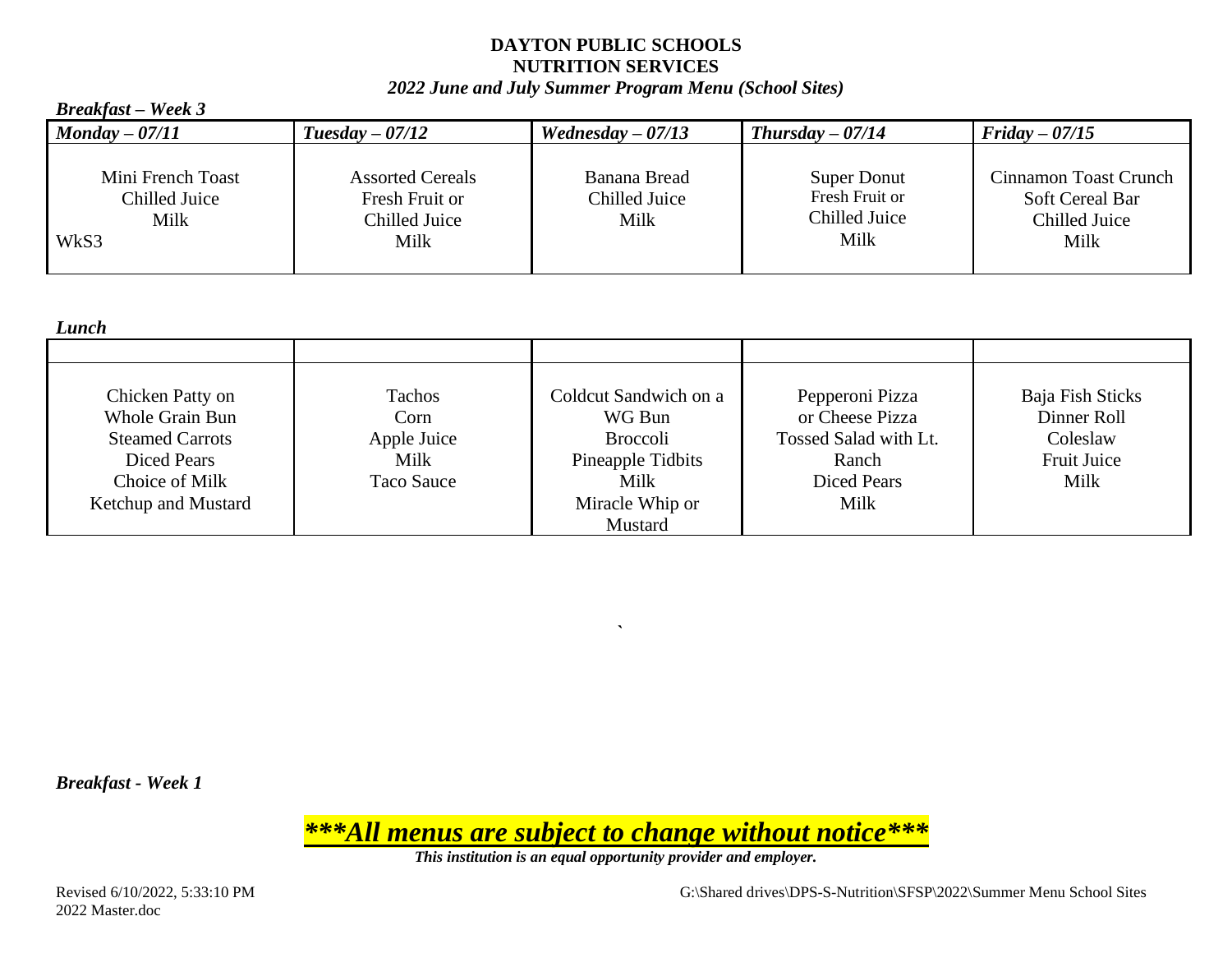|                                                                                                                                     |                                                                         | <u>2022 June and July Summer I rogram menu (School Sues)</u> |                                                                                                      |                                                                                                                  |
|-------------------------------------------------------------------------------------------------------------------------------------|-------------------------------------------------------------------------|--------------------------------------------------------------|------------------------------------------------------------------------------------------------------|------------------------------------------------------------------------------------------------------------------|
| $\textit{Monday} - 07/18$                                                                                                           | $Tuesday - 07/19$                                                       | Wednesday $-07/20$                                           | Thursday $-07/21$                                                                                    | $Friday - 07/22$                                                                                                 |
| <b>Super Donut</b><br>Chilled Juice<br>Milk                                                                                         | Belgian Waffle<br>Fresh Fruit or<br>Chilled Juice<br>Milk               | Yogurt & Graham<br>Crackers<br>Chilled Juice<br>Milk         | Banana Choc. Chunk<br><b>Benefit Bar</b><br>Fresh Fruit or<br>Chilled Juice<br>Milk                  | Asstd. Cereal<br>Chilled Juice<br>Milk                                                                           |
| Lunch<br><b>Salisbury Steak</b><br><b>Mashed Potatoes/Gravy</b><br>WG Dinner Roll<br><b>Strawberry Applesauce</b><br>Choice of Milk | Peanut Butter & Jelly<br><b>Baby Carrots</b><br>Peaches & Pears<br>Milk | Nacho Meal<br>Salsa Cup<br>Apple Slices<br>Milk              | Pepperoni Pizza<br>or Cheese Pizza<br>Tossed Salad with Lt.<br>Ranch<br><b>Diced Peaches</b><br>Milk | Homemade Grilled<br><b>Cheese Sandwiches</b><br><b>Sweet Potato Fries</b><br><b>Fresh Apple Quarters</b><br>Milk |

*2022 June and July Summer Program Menu (School Sites)*